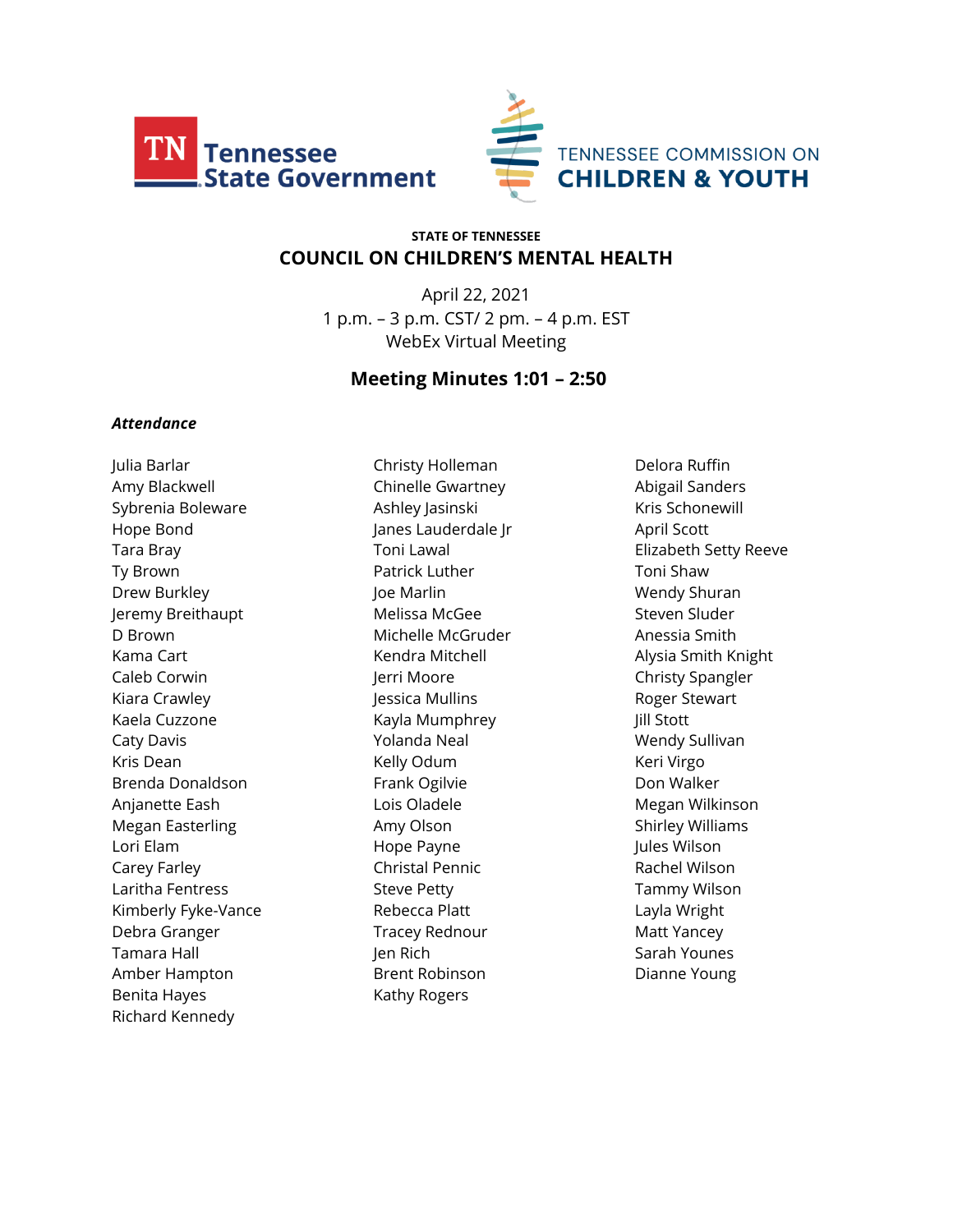### *Welcome, Introductions and Announcements*

## **Richard Kennedy, Executive Director, TCCY**

Kennedy thanked everyone for joining the meeting today. He reminded participants to please use the chat box to ask any questions or provide any comments. Also, the meeting will be recorded today.

### *Tennessee Department of Mental Health and Substance Abuse Services*

# **Keri Virgo, Director of Office of Children, Young Adults, and Families, TDMHSAS Patrick Luther, SOCAT Director, TDMHSAS**

Virgo spoke about passing the Director role on to Luther. Virgo informed participants that the legislative session solidified their relationship with DHS through approval of TANF funds for continued SOCAT expansions statewide, while SAMHSA has also approved the no-cost extension for the System of Care Across Tennessee until March of 2021. SOCAT expansion in Tennessee continues moving forward and with a recent SAMSHA award for \$12 million to further expand SOCAT services, through the SOCAT Network grant, allowing for continued expansion for an additional four (4) years. Laritha Fentress transitioned to TDMHSAS in late 2020 and is coordinating statewide community engagement and referrals with the announcement of funding currently open to fund six statewide community engagement specialists part-time. We are building on the community engagement and outreach that was started with TCCY and looking to expand the Youth Councils. SOCAT Network providers will serve 13 of the 15 rural counties and the 2 outlier counties are being serviced by other SOCAT service providers. Eventually, all 95 Tennessee counties will be served through SOCAT. Virago says that May is Children's Mental Health Awareness month and they have many exciting events planned through social media. Luther said he is working to get updates out to everyone on the expansion taking place and he is excited for the future. If you have any additional questions, please do not hesitate to email [Keri.virgo@tn.gov](mailto:Keri.virgo@tn.gov) or [Patrick.Luther@tn.gov.](mailto:Patrick.Luther@tn.gov)

#### *Tennessee Housing Development Agency*

## **Toni Shaw, Housing Programs Manager, THDA**

Shaw presented on the range of community programs available for homeowners and renters that are at risk for experiencing homelessness in Tennessee. Shaw provided contact information for each program leader.

The Emergency Solutions Grant, or ESG, is a grant funded annually by HUD that assists individuals and families who are experiencing homelessness or at risk of becoming homeless. Financial assistance is provided in the following areas:

- Funds to help operate & maintain emergency shelters.
- Essential services to individuals and families experiencing homelessness.
- Prevention services to individuals and families at risk of becoming homeless.
- Street outreach to those experiencing homelessness.
- Rapid re-housing assistance to help get individuals and families get back into housing who have become homeless or who are at imminent risk of becoming homeless.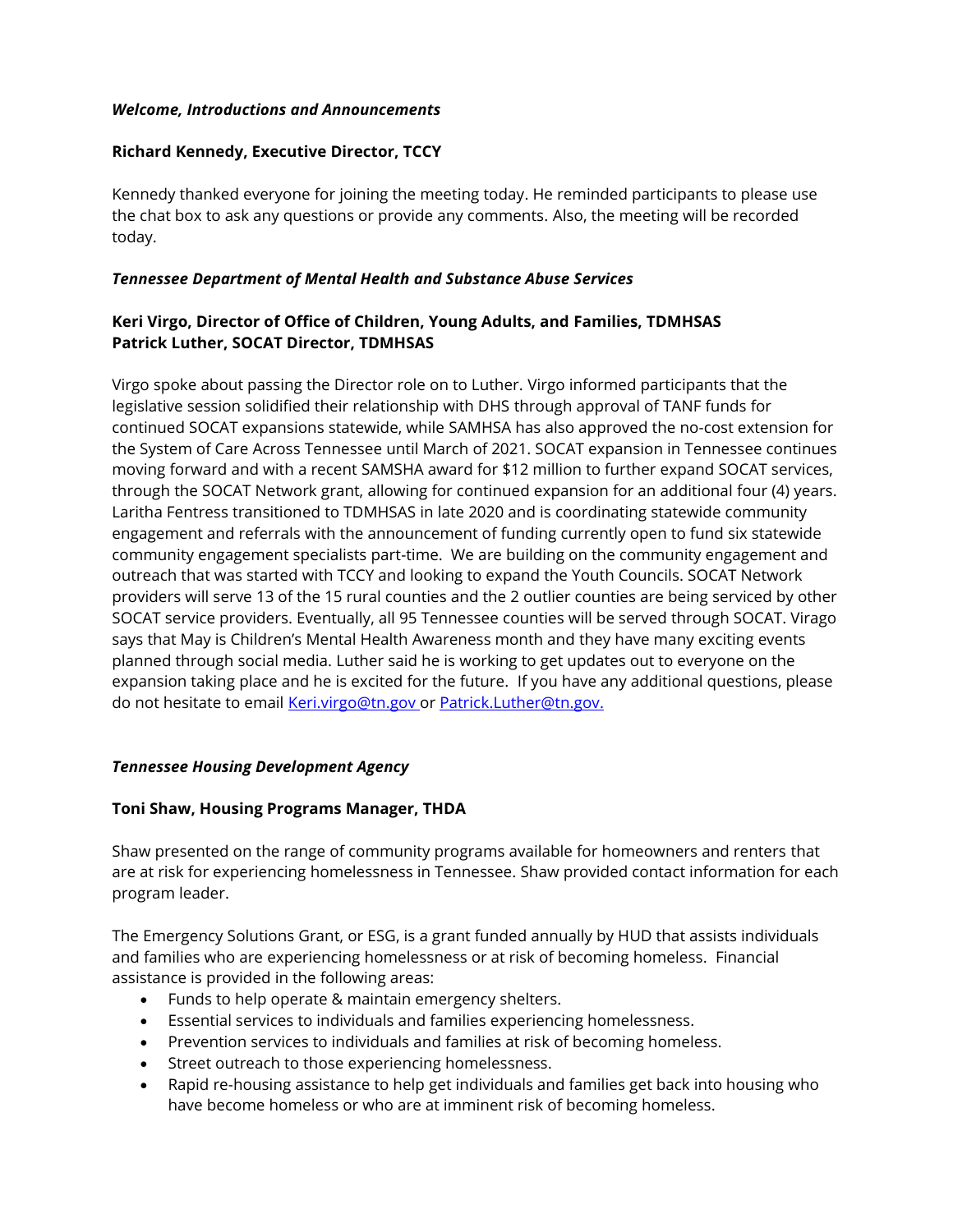Other THDA resources:

- The new COVID 19 Rent Relief Program. Rent and utility assistance when there has been a loss of income as a result of the pandemic.
- Low Income Home Energy Assistance Program (LIHEAP) You might already be familiar with this program. Financial assistance with home heating and cooling costs.
- Weatherization Assistance Program Assistance to homeowners with making energy efficiency improvements.
- Emergency Repair Program Minor home repair assistance of up to \$10,000 to homeowners age 60 or over or the disabled of any age.
- Tennessee Repair Loan Program Home repair assistance of up to \$25,000 to homeowners of any age.
- Home Modification and Ramps Program Funding provided for the construction of wheelchair ramps and other home modifications to assist person with disabilities gain better access to their home.

### *TDMHSAS Housing and Homeless Services*

### **Christy Spangler, Program Manager**

Spangler spoke on the Children and Youth Homeless Services Program. They are conducting outreach to schools and shelters to reach youth and families that are high risk or currently experiencing homelessness. They provide case management and mental health services to the families as well as help connect them with permanent housing. Spangler also spoke on the SOAR Liaison program which supports those with a disability who are high risk for experiencing homelessness. The SOAR model specially trains liaisons to assist clients with applications, conduct assessments, and write an official report on client. The goal is to have a decision on within 90 days on if a client is able to obtain housing. Spangler spoke on the upcoming On Our Way Home conference hosted by TDMHSAS on homeless services in Tennessee.

#### *Nashville Launch Pad*

#### **Ty Brown, Executive Director**

Brown spoke on the primarily volunteer-driven initiative to provide housing to LGBTQ youth ages 18- 24 Nashville. They are the only youth homeless shelter in Nashville and they offer services to all youth. They provide housing from November 1<sup>st</sup> – March 31<sup>st</sup> each year. Brown spoke on their struggles with Covid and how they transitioned from partnering with churches as shelters to partnering with local hotels in providing space for participants. They have recently expanded to providing case management and partner with Oasis Center to provide groceries.

#### *Mental Health America of the MidSouth*

#### **Amber Hampton, Program Director**

Hampton spoke on how to approach interactions with individuals experiencing homelessness. She addressed the importance of being intentional and using person centered language, separating the person from their struggles. Hampton stressed the need to put humanity first and goods second in order to help people overcome their barriers as quickly as possible. When helping a client, one should begin the housing process as quickly as possible and determine factors that may prevent them from qualifying for housing. Hampton closed with stating we should do what we know works: